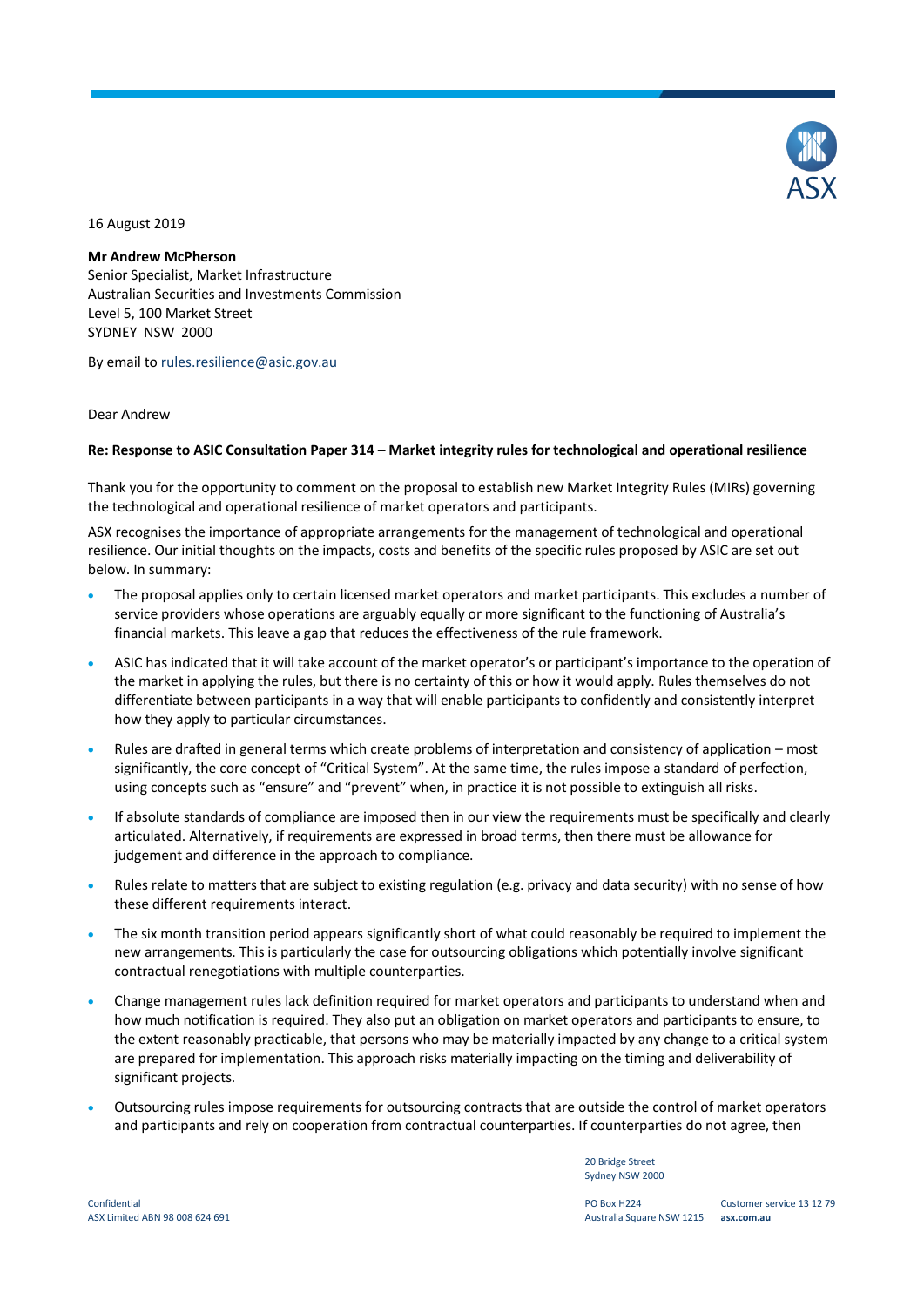market operators and participants will be faced with the choice of terminating arrangements for critical services or being in breach of the MIR. This seems likely to result in significant disruption and may result in sub-optimal selection of contract counterparties based primarily on their preparedness to agree to terms required by ASIC.

 Incident reporting rules do not sufficiently distinguish between incidents based on severity or complexity which may result in inconsistent or over/under reporting. Rules requiring quarterly market operator BCP testing are excessive and potentially disruptive to operations.

Encouraging best-practice technological and operational risk management practices across service providers can strengthen the resilience of Australia's financial markets. It is not clear that a rules-based framework is the best approach to deliver this outcome.

Our initial assessment, in the time available, of the draft rules and preliminary discussions with other market operators and some participants in our markets has identified a number of issues with the potential application and implementation of the rules. These discussions have been valuable in enhancing the understanding of those involved with the practical impacts of these proposals.

This is consistent with our recent experience with the CHESS replacement project where the establishment of working groups involving the sharing of information and the perspectives of different stakeholders has been more effective in teasing out issues and identifying solutions than is possible with more traditional written consultation processes.

We suggest that ASIC establish working groups or other appropriate fora to work through these issues with a wide range of stakeholder across the end-to-end securities value chain before proceeding further with these proposals.

### **Gaps in coverage of the new rules would reduce effectiveness**

ASIC is consulting on changes to the MIR framework, which would impose the new requirements only on certain licensed market operators and market participants. While it is appropriate for there to be a level of focus on these important financial market intermediaries, there are other important service providers in financial markets who are not subject to the MIR, and so this approach would leave significant gaps in the framework.

Arguably, those gaps are so significant that the new framework would not result in improvements that outweigh the cost of implementation.

Key service providers who are critical to the efficient operation of Australia's securities markets and the management of systemic risk and who are not subject to the MIR include trading and data system vendors and share registries. System failures within these other service providers could significantly disrupt the operation of financial markets, and arguably would have a greater impact than a failure within many smaller to mid-sized market participants who are subject to the MIR.

Any measures intended to improve technological and operational resilience in our securities markets will be suboptimal if they do not identify and address all material points of vulnerability. A partial solution, which addresses some points of vulnerability while leaving others in place, may be ineffective. We encourage ASIC to consider and engage with the industry on an end-to-end solution.

We also note that not all licensed financial markets are subject to the MIR. Again, this leaves a significant gap in the proposed framework. It is not clear to us – and no reason is given in the consultation paper – why issues that are relevant to one group of market operators are irrelevant to another. Without having looked at this in detail, we can see that there would be arguments for having different levels of expectation for different types of market operator. But an "all or nothing" approach seems inconsistent with ASIC's expressed view of the seriousness of these matters.

The proposed MIR will impact market operators and larger group of participants in those markets. While some of the more significant service providers will already have well-developed governance arrangements in place they may need to revise some processes to comply with the detailed requirements set out in the new rules. Smaller firms may have more work to do to comply with the new rules.

Market operators and participants would have a six month transitional period from the date the proposed rules are made to implement the necessary arrangements. Our view is that this is likely to be materially insufficient, particularly if existing contractual arrangements are expected to be renegotiated. A 12-18 month period (or a staggered implementation) may be more achievable, but we recommend that ASIC should bring together all industry stakeholders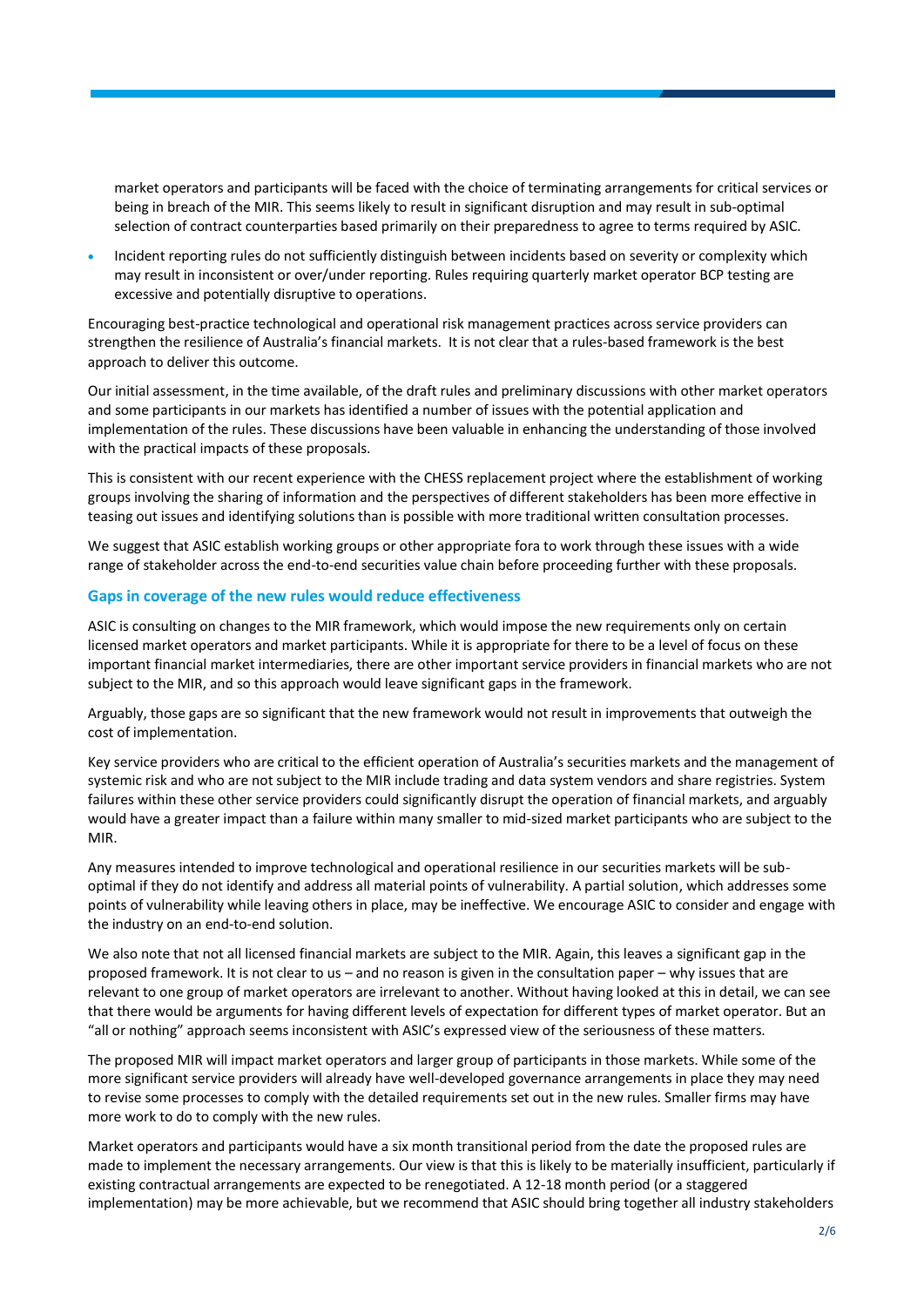to understand the issues involved in implementation and to agree an appropriate transition period. The interconnectedness of systems highlights the importance of having all stakeholders engaged if the market resilience is to be strengthened.

## **Rules may not be superior to guidance in enhancing risk management practices**

Regulatory expectations with respect to market operators (RG 172) and participants (RG 104) are currently set out in guidance associated with the licensing regimes for market operators and participants. It is now proposed to codify more prescriptive requirements in the MIR.

There may be a case for moving from a guidance-based approach to a rules framework if there is an identified problem requiring an enforcement approach, where rule breaches can be readily identified and penalties assessed. However, this approach does not appear best placed to the task of encouraging a best-practice approach to risk management of technology and operational resilience. This is the responsibility of senior management, and in some cases Boards, to consider how best to manage operational resilience.

Guidance can be expressed in more general terms that can be an effective way for a regulator to articulate its expectations and influence outcomes. This is particularly the case given disruptions to market operator and participant systems in recent years have been rare and are usually quickly resolved.

It is important to consider whether the introduction of new rules will deliver outcomes that justify the higher compliance costs for market operators and participants. As an alternative, additional clarity on ASIC's expectations with respect to these matters could be achieved through further or redrafted guidance. Updated guidance could achieve the promotion of best practice arrangements that would better position firms to adapt to unexpected events or respond to sudden disruptions to other systems.

Many service providers, particularly the larger and more significant firms, already have appropriate systems in place. It is not evident from the consultation paper that there is a systemic problem requiring a new regulatory framework. A cost-benefit analysis of different regulatory approaches to enhancing system resilience would have been useful in highlighting the relative merits of different alternatives in achieving the desired policy objectives.

If this proposal to codify obligations in MIR proceeds, then we would encourage ASIC to consider which parts of the regulatory framework may be best suited to rules and which is more appropriate for guidance. Where rules are favoured these should be drafted in a precise manner and accompanied by clear guidance on expectations.

# **Enhancing resilience does not require prescriptive rules**

The embedding of guidance into rules can potentially give market operators and participants greater certainty about their regulatory obligations, provided that the rules are clear and specific. This is particularly important when there are significant penalties for non-compliance with the rules.

It needs to be recognised that there is no one-size-fits-all solution to managing these risks and building operational resilience. Prescriptive rules can discourage firms from applying solutions that are most appropriate to their circumstances. Firms need to reflect on their own risk tolerances, resources, systemic importance and the impact a system failure would have on others.

An overly prescriptive approach to achieving the policy objectives can also have a significant impact on market structure (by driving out smaller players thereby increasing market concentration) and reducing innovation (by discouraging new entrants and service enhancements). This can stifle new products and services and detract from the attractiveness of Australian markets.

Rules may have a significant impact on sections of the industry.

- As noted above, clear guidance is a good alternative to prescriptive rules, particularly when dealing with issues such as technological and operational resilience.
- One reason is the flexibility that guidance provides to firms to develop internal processes that are most appropriate and designed for their specific circumstances.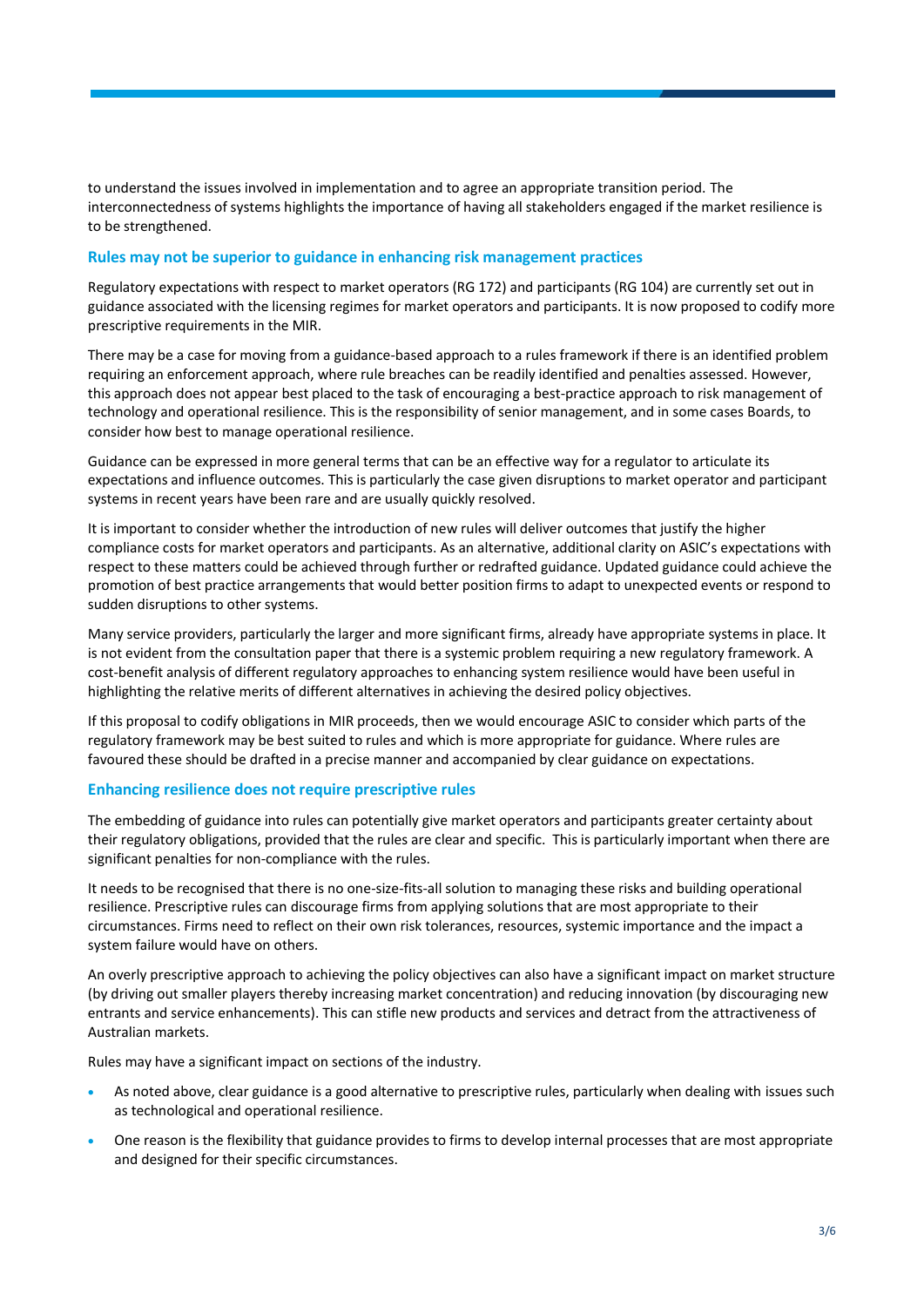While ASIC proposes to take a proportionate approach to applying these rules, based on a service provider's importance to the operation of the market, there is no indication how this will work in practice. Firms are not in a position make these judgements themselves without clearer guidance.

Guidelines on best-practice approaches to identifying and managing risks are more likely to be effective in encouraging firms that need to improve their practices and to deliver more consistent approaches across different service providers.

#### **Critical systems arrangements concepts in the draft rules are not well defined**

There needs to be greater clarity about which systems are considered to be 'critical' and subject to higher obligations. The classification of a system or service as critical determines how broadly the new obligations will impact. Setting the definition too broadly or leaving too much ambiguity as to how it should be interpreted could capture a multitude of systems and make the associated obligations very unwieldy to meet.

The 'critical' designation is defined by reference to the significance that a disruption may cause to the operation of the market. This is not always straightforward to assess in advance of an incident regardless of the steps taken to manage operational risk. A strict interpretation of the rules would be that this constitutes a breach of the MIRs.

There needs to be a practical approach to defining what constitutes a 'critical' system. There also needs to be some mechanism to provide firm's with some degree of regulatory assurance that they have interpreted this concept appropriately and it is applied consistently across all providers of similar services.

The concept captures systems that 'deliver or support' a range of functions. The inclusion of systems that 'support' the delivery of functions has the potential to catch many, often minor systems, within the new obligations.

The responsibility for identifying critical systems lies with the service provider. Without sufficient clarity, there may be an incentive to overclassify systems to minimise regulatory (not operational) risk. It is also likely there will be an inconsistent approach taken by firms in similar circumstances – this would be an inefficient and unfair outcome.

Establishing an industry working group that could, for example, discuss what constitutes a critical system for this purpose would be an effective way to ensure a common approach across the industry to this important question.

There should be a process for a firm to receive some assurance from ASIC that their assessment is correct, perhaps through a formal designation of a firm's critical systems. This would also assist in promoting consistent outcomes.

New rules should not be imposed in manner that imposes additional regulatory burdens on some providers of particular business services (e.g. information and technical services, data centre hosting, network connectivity, etc) which may be provided by a number of suppliers. The obligations should be based on what functions are provided not whether they are provided by an entity that holds, for example, a market licence if competitive neutrality is to be maintained.

Some of the terminology used in the draft rules around the need for operators to have adequate critical systems arrangements (e.g. 'ensuring', 'preventing', etc) suggests a zero tolerance for system disruptions when that is not a reasonable expectation. A more appropriate formulation would be to achieve an outcome 'to the extent reasonably practicable'.

#### **Change management of critical systems**

Managing change in critical systems is an important responsibility for market operators and participants, particularly given the need to regularly upgrade systems to reflect the most up to date technology and when the time comes to replace legacy systems.

The approach to defining 'critical systems' will have a significant impact on the practicality of the proposals related to obligations around managing change of critical systems. The broader the definition the more systems (including relatively minor systems that support service delivery) that will be captured.

Notification requirements should not apply to minor changes or changes to ancillary systems but only to those that are material.

ASIC also needs to clarify what constitutes a 'reasonable time period prior to implementation' when notifying them of system change and in what circumstances it would intervene in a market operator's system change process.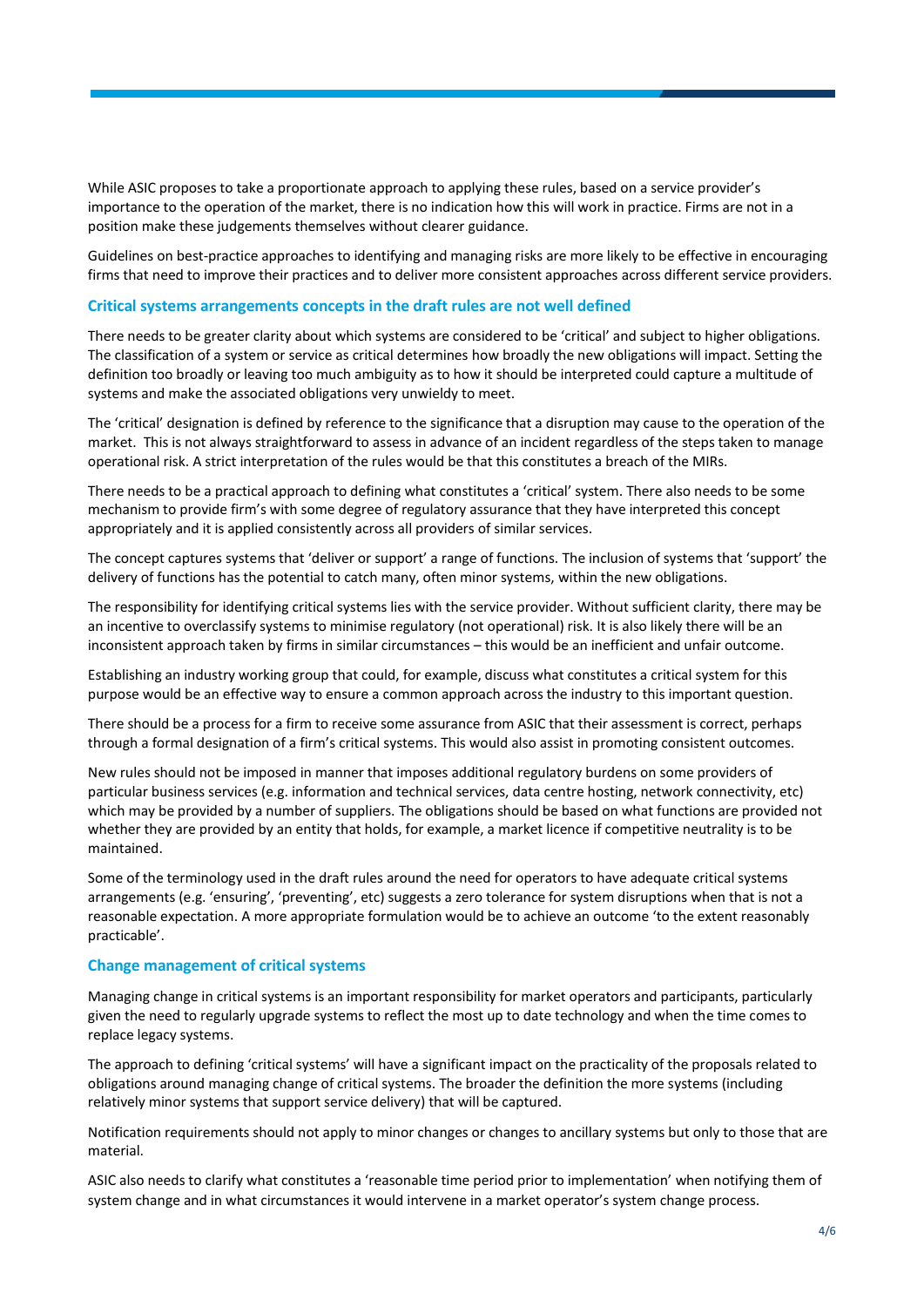## **Outsourcing critical systems**

Market operators and participants make significant use of third-party providers to supply technological systems and services that support or deliver business functions. They should conduct appropriate due diligence prior to engaging third-party providers and have in place appropriate contractual arrangements with these suppliers.

Licensed entities are aware that they remain responsible for fulfilling their regulatory obligations, even if some or all of the technology or operational support is provided through an outsourcing arrangement.

ASIC proposes that a market operator should be required to give written notice to ASIC before entering into an outsourcing agreement for a critical system to allow ASIC to monitor emerging risks. There may be reasons of timing or commercial confidentiality why this would not be practicable, and the stated rationale does not require pre-notification. We suggest replacing this with notification within a reasonable time of entering into the agreement.

The proposed rules also require that market operators and participants ensure ASIC has 'the same access to all books, records, and other information' maintained by the third party supplier as they would if there was no outsourcing arrangement in place. This requirement may impact the ability of local operators to use the services of large, local and global technology firms who may be unlikely to agree to any such condition in an outsourcing agreement.

This could have an impact on the ability of market operators and participants to use the most suitable technology or service provider for their circumstances and it may require them to terminate existing arrangements. This would result in potentially very significant disruption and prevent firms from making sound outsourcing decisions.

The requirement for an attestation that the appropriate processes have been followed should fall on senior management, with Board attestation required only for the most significant projects. The Board will not be responsible for managing the contracting processes and is not in the best position to provide the attestation.

#### **Risk management – Data and cyber risk**

Data management, protection of sensitive market and personal data, and effective management of cybersecurity risks are all important responsibilities of both market operators and participants.

In a number of areas (eg. cybersecurity and privacy) there are multiple regulatory requirements imposed by different authorities and there needs to be a whole of government approach to develop common standards to ensure firms captured within the new MIR framework are not subject to overlapping or conflicting regulation.

There is a proposed requirement that a market operator or participant must notify ASIC in writing, as soon as practicable on becoming aware of any unauthorised access to, or use of, critical systems or sensitive data. Notification should occur once the nature of the impact of the incident is known.

#### **Incident management and business continuity arrangements (BCP)**

Having plans to manage incidents and to recover systems in the event of an outage is an important element of a market operator's tool kit.

It is also proposed to establish a rule [Rule 8A.4.1(6a)] requiring market operators to 'immediately' advise ASIC when these incidents occur. Operators of other markets, clearing facilities and participants impacted must be notified 'as soon as practicable' [Rule 8A.4.1(6b)] after being aware the incident. The priority of a market operator (or participant) should be to advise affected users in the first instance to enable them to manage any impact the incident has on their operations.

The MIRs would require market operators to conduct BCP testing at least every three months as well as after a material change to a 'critical system'. Such frequent BCP testing is excessive as it is a very resource intensive process (for both market operators and their participants) that carries some risk to being operational for the next business day while not materially enhancing system resilience. ASX currently conducts annual BCP tests and does not see a strong argument for more frequent testing.

#### **Governance arrangements and adequate resources**

The proposed MIRs will require market operators and participants to have governance arrangements and adequate financial, technological and human resources to support compliance with the proposed rules. As these requirements